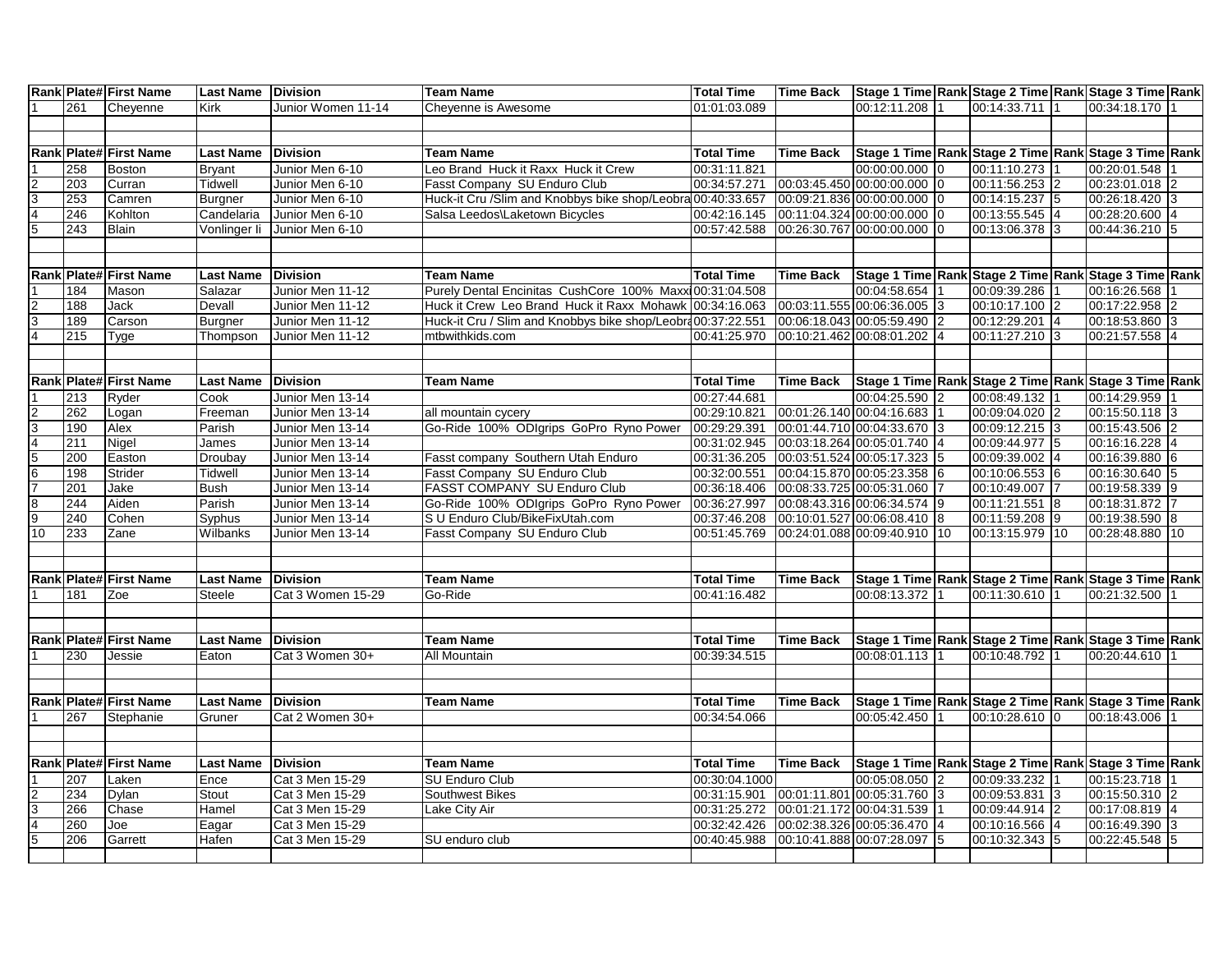|                                                           |     | Rank Plate# First Name        | <b>Last Name</b> | <b>Division</b> | <b>Team Name</b>                            | <b>Total Time</b> | <b>Time Back</b> | Stage 1 Time Rank Stage 2 Time Rank Stage 3 Time Rank |                |                |          |                |  |
|-----------------------------------------------------------|-----|-------------------------------|------------------|-----------------|---------------------------------------------|-------------------|------------------|-------------------------------------------------------|----------------|----------------|----------|----------------|--|
|                                                           | 239 | Eric                          | Demille          | Cat 3 Men 30-39 | SHIFTING GEARS BIKE REPAIR & FEZZARI        | 00:26:47.117      |                  | 00:04:24.853                                          |                | 00:08:31.444 1 |          | 00:13:50.820   |  |
|                                                           | 224 | Alan                          | Syphus           | Cat 3 Men 30-39 | S U Enduro Club/BikeFixUtah.com             | 00:29:09.422      |                  | 00:02:22.305 00:05:00.570                             | 3              | 00:09:05.703 2 |          | 00:15:03.149   |  |
| $\begin{array}{c c}\n2 & 3 \\ \hline\n6 & 6\n\end{array}$ | 216 | Vincent                       | Salabye          | Cat 3 Men 30-39 |                                             | 00:29:11.206      |                  | 00:02:24.089 00:04:57.963                             | $\overline{2}$ | 00:09:09.565 3 |          | 00:15:03.678 3 |  |
|                                                           | 229 | Andrew                        | Romualdez        | Cat 3 Men 30-39 |                                             | 00:29:56.749      |                  | 00:03:09.632 00:05:04.400                             | $\overline{4}$ | 00:09:28.605 4 |          | 00:15:23.744   |  |
|                                                           | 214 | Lorenzo                       | Manualito        | Cat 3 Men 30-39 |                                             | 00:31:56.789      |                  | 00:05:09.672 00:05:40.462                             | 5              | 00:09:52.169 5 |          | 00:16:24.158   |  |
|                                                           | 226 | Joseph                        | Lamphear         | Cat 3 Men 30-39 | Nunya                                       | 00:34:02.289      |                  | 00:07:15.172 00:07:24.380 6                           |                | 00:10:08.249 7 |          | 00:16:29.660 6 |  |
|                                                           |     |                               |                  |                 |                                             |                   |                  |                                                       |                |                |          |                |  |
|                                                           |     |                               |                  |                 |                                             |                   |                  |                                                       |                |                |          |                |  |
|                                                           |     | Rank Plate# First Name        | <b>Last Name</b> | <b>Division</b> | <b>Team Name</b>                            | <b>Total Time</b> | <b>Time Back</b> | Stage 1 Time Rank Stage 2 Time Rank Stage 3 Time Rank |                |                |          |                |  |
|                                                           | 232 | Chris                         | <b>Tidwell</b>   | Cat 3 Men 40-49 | Fasst Company SU Enduro Club                | 00:30:53.157      |                  | 00:05:15.107                                          |                | 00:09:28.532   |          | 00:16:09.518   |  |
| $\overline{c}$                                            | 221 | Chris                         | Giovannelli      | Cat 3 Men 40-49 | DVO/GRAVITY CARTEL/ BOX COMPONENTS          | 00:33:24.574      |                  | 00:02:31.417 00:05:24.556                             |                | 00:10:08.820 2 |          | 00:17:51.198   |  |
|                                                           |     |                               |                  |                 |                                             |                   |                  |                                                       |                |                |          |                |  |
|                                                           |     |                               |                  |                 |                                             |                   |                  |                                                       |                |                |          |                |  |
|                                                           |     | <b>Rank Plate# First Name</b> | <b>Last Name</b> | <b>Division</b> | <b>Team Name</b>                            | <b>Total Time</b> | <b>Time Back</b> | Stage 1 Time Rank Stage 2 Time Rank Stage 3 Time Rank |                |                |          |                |  |
|                                                           | 264 | Stan                          | Jones            | Cat 2+3 Men 50+ |                                             | 00:32:23.478      |                  | 00:05:00.427                                          |                | 00:10:16.151 2 |          | 00:17:06.900   |  |
|                                                           |     |                               |                  |                 |                                             |                   |                  |                                                       |                |                |          |                |  |
|                                                           |     |                               |                  |                 |                                             |                   |                  |                                                       |                |                |          |                |  |
|                                                           |     | Rank Plate# First Name        | <b>Last Name</b> | <b>Division</b> | <b>Team Name</b>                            | <b>Total Time</b> | <b>Time Back</b> | Stage 1 Time Rank Stage 2 Time Rank Stage 3 Time Rank |                |                |          |                |  |
|                                                           | 294 | Bobby                         | Durand           | Cat 2 Men 15-29 | forninetoo enterprise All Mountain Cyclery  | 00:27:30.938      |                  | 00:03:46.060                                          |                | 00:08:46.220   |          | 00:14:58.658   |  |
|                                                           | 182 | Wyatt                         | Thompson         | Cat 2 Men 15-29 | mtbwithkids.com                             | 00:27:58.669      |                  | 00:00:27.731 00:04:31.136                             | $\overline{2}$ | 00:08:48.933 2 |          | 00:14:38.600   |  |
| $\begin{array}{c c}\n2 & 3 \\ \hline\n6 & 6\n\end{array}$ | 259 | Derek                         | Donaldson        | Cat 2 Men 15-29 | Giant Bicycle/DVO                           | 00:28:18.620      |                  | 00:00:47.682 00:04:38.235                             | 3              | 00:08:57.806 3 |          | 00:14:42.579   |  |
|                                                           | 209 | Aeddon                        | Allen            | Cat 2 Men 15-29 | Flagstaff bike revolution                   | 00:28:45.149      |                  | 00:01:14.211 00:04:44.671                             | 4              | 00:09:01.092 4 |          | 00:14:59.386   |  |
|                                                           | 251 | <b>Braden</b>                 | Linde            | Cat 2 Men 15-29 |                                             | 00:29:18.293      |                  | 00:01:47.355 00:04:50.945                             | 5              | 00:09:35.239 5 |          | 00:14:52.109 3 |  |
|                                                           | 220 | Ethan                         | Henry            | Cat 2 Men 15-29 |                                             | 00:33:10.069      |                  | 00:05:39.131 00:05:40.863                             | 6              | 00:10:16.466 6 |          | 00:17:12.740 6 |  |
|                                                           |     |                               |                  |                 |                                             |                   |                  |                                                       |                |                |          |                |  |
|                                                           |     |                               |                  |                 |                                             |                   |                  |                                                       |                |                |          |                |  |
|                                                           |     | Rank Plate# First Name        | <b>Last Name</b> | <b>Division</b> | <b>Team Name</b>                            | <b>Total Time</b> | <b>Time Back</b> | Stage 1 Time Rank Stage 2 Time Rank Stage 3 Time Rank |                |                |          |                |  |
|                                                           | 186 | Jason                         | Dodd             | Cat 2 Men 30-39 | <b>Tucson Performance Endurance</b>         | 00:27:06.917      |                  | 00:04:16.917                                          |                | 00:08:39.472   |          | 00:14:10.528   |  |
|                                                           | 245 | Randy                         | Barcena          | Cat 2 Men 30-39 | <b>PEARL IZUMI</b>                          | 00:27:45.477      |                  | 00:00:38.560 00:04:22.107                             | 2              | 00:08:57.152 3 |          | 00:14:26.218 3 |  |
| $\frac{2}{5}$                                             | 236 | Aj                            | Clevenger        | Cat 2 Men 30-39 | DVO Suspension/ BTO Sports                  | 00:27:48.751      |                  | 00:00:41.834 00:04:43.733 3                           |                | 00:08:52.656 2 |          | 00:14:12.362   |  |
|                                                           | 268 | Oliver                        | Raymond          | Cat 2 Men 30-39 |                                             | 00:29:15.360      |                  | 00:02:08.443 00:05:04.460                             | $\overline{4}$ | 00:08:46.000 0 |          | 00:15:24.900   |  |
|                                                           | 241 | Michael                       | Gomes            | Cat 2 Men 30-39 |                                             | 00:30:04.220      |                  | 00:02:57.303 00:05:38.840                             | 5              | 00:09:30.142 4 |          | 00:14:55.238   |  |
|                                                           |     |                               |                  |                 |                                             |                   |                  |                                                       |                |                |          |                |  |
|                                                           |     |                               |                  |                 |                                             |                   |                  |                                                       |                |                |          |                |  |
|                                                           |     | Rank Plate# First Name        | <b>Last Name</b> | <b>Division</b> | <b>Team Name</b>                            | <b>Total Time</b> | <b>Time Back</b> | Stage 1 Time Rank Stage 2 Time Rank Stage 3 Time Rank |                |                |          |                |  |
|                                                           | 225 | Pete                          | Anderson         | Cat 2 Men 40-49 | Fasst co. bike fix fezzari & SU Enduro club | 00:26:11.843      |                  | 00:04:11.040                                          |                | 00:08:51.520 5 |          | 00:13:09.283   |  |
|                                                           | 205 | Geoff                         | Welch            | Cat 2 Men 40-49 | <b>DVO Suspension</b>                       | 00:26:20.333      |                  | 00:00:08.490 00:04:28.832 3                           |                | 00:08:26.137 1 |          | 00:13:25.364   |  |
|                                                           | 256 | Matt                          | Jory             | Cat 2 Men 40-49 |                                             | 00:27:28.685      |                  | 00:01:16.842 00:04:25.767 2                           |                | 00:08:49.121 4 |          | 00:14:13.797   |  |
| $\frac{2}{3}$ $\frac{3}{4}$ $\frac{4}{5}$ $\frac{6}{7}$   | 202 | Jose                          | Villegas         | Cat 2 Men 40-49 | jibikes                                     | 00:27:35.191      |                  | 00:01:23.348 00:05:03.380                             | 8              | 00:08:38.791   | 13       | 00:13:53.020   |  |
|                                                           | 263 | lan                           | Horak            | Cat 2 Men 40-49 | <b>FEA Race Team</b>                        | 00:27:53.720      |                  | 00:01:41.877 00:04:25.030                             |                | 00:08:45.460 0 |          | 00:14:43.230   |  |
|                                                           | 191 | Heath                         | Patrick          | Cat 2 Men 40-49 | <b>HLNBOYS</b>                              | 00:28:59.624      |                  | 00:02:47.781 00:04:40.810                             |                | 00:09:13.914 6 |          | 00:15:04.900 6 |  |
|                                                           | 265 | Lloyd                         | Sturdy           | Cat 2 Men 40-49 | Trucker Co                                  | 00:31:16.646      |                  | 00:05:04.803 00:05:30.778                             | 6              | 00:09:34.588 7 |          | 00:16:11.280   |  |
| $\overline{8}$                                            | 180 | Sean                          | Rasmussen        | Cat 2 Men 40-49 |                                             | 00:31:52.043      |                  | 00:05:40.200 00:05:35.272                             |                | 00:09:42.031 8 |          | 00:16:34.740 8 |  |
|                                                           |     |                               |                  |                 |                                             |                   |                  |                                                       |                |                |          |                |  |
|                                                           |     |                               |                  |                 |                                             |                   |                  |                                                       |                |                |          |                |  |
|                                                           |     | Rank Plate# First Name        | <b>Last Name</b> | <b>Division</b> | <b>Team Name</b>                            | <b>Total Time</b> | <b>Time Back</b> | Stage 1 Time Rank Stage 2 Time Rank Stage 3 Time Rank |                |                |          |                |  |
|                                                           | 254 | lan                           | Mullens          | Cat 1 Men 15-29 | western state colorado university           | 00:26:10.692      |                  | 00:04:06.779                                          | $\overline{2}$ | 00:08:21.935   |          | 00:13:41.978   |  |
| $\overline{c}$                                            | 217 | Packer                        | Eagar            | Cat 1 Men 15-29 | Box Componets Renthal Cycling               | 00:29:58.042      |                  | 00:03:47.350 00:04:05.662                             |                | 00:11:43.972   | <b>2</b> | 00:14:08.408   |  |
|                                                           |     |                               |                  |                 |                                             |                   |                  |                                                       |                |                |          |                |  |
|                                                           |     |                               |                  |                 |                                             |                   |                  |                                                       |                |                |          |                |  |